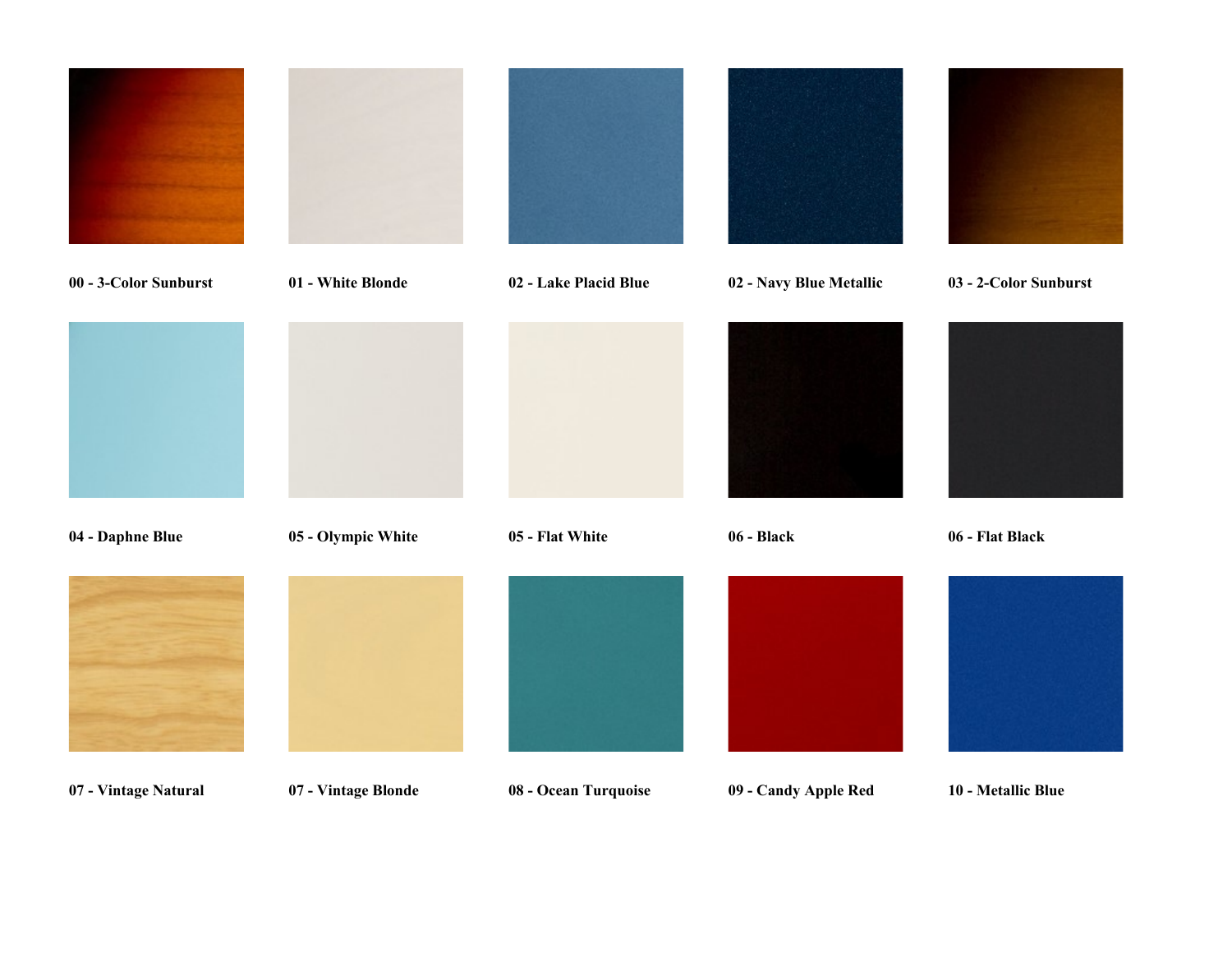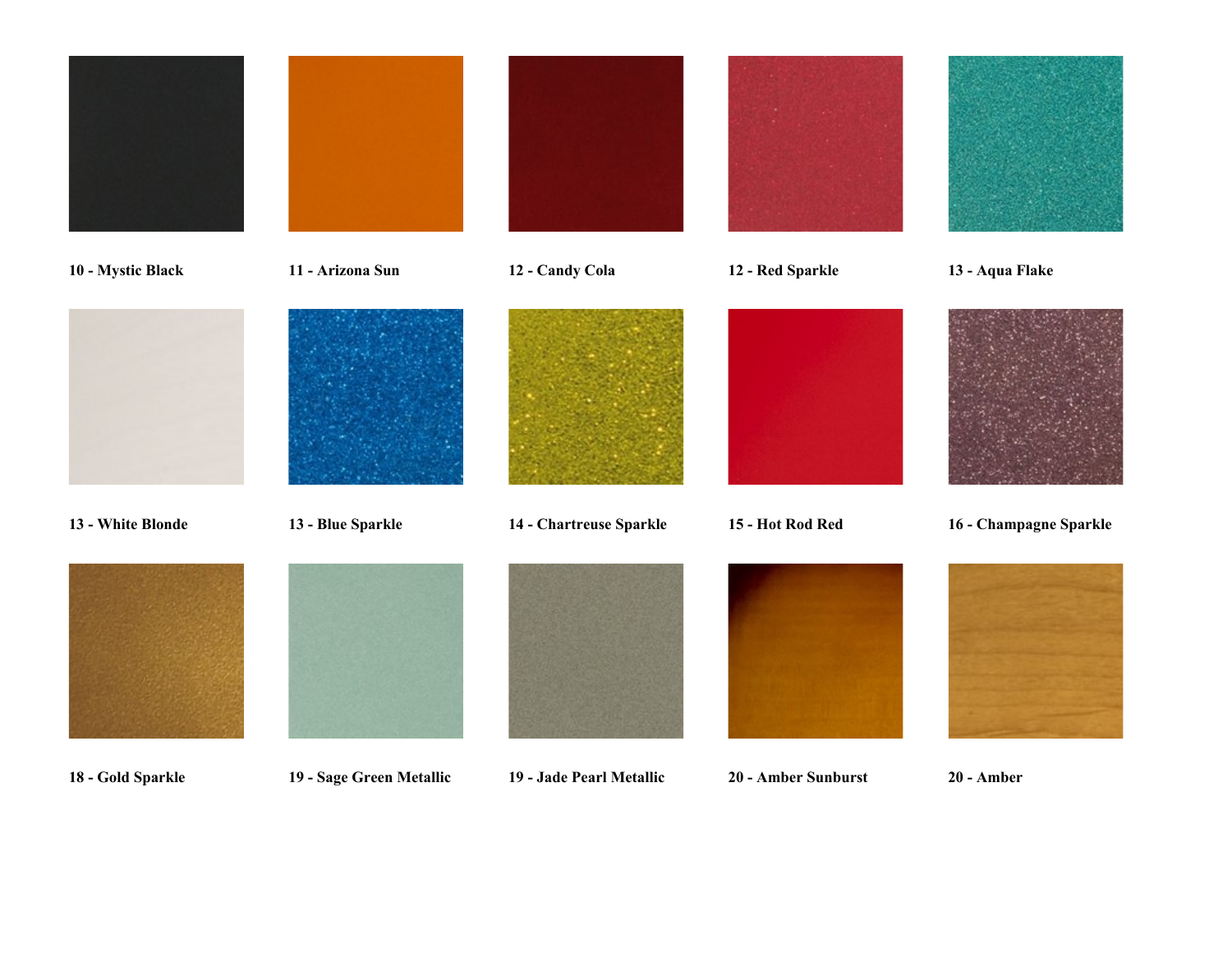



26 - Violet 27 - Sapphire Blue Transparent 28 - Cayenne Burst 29 - Blaze Gold 30 - Cherry Sunburst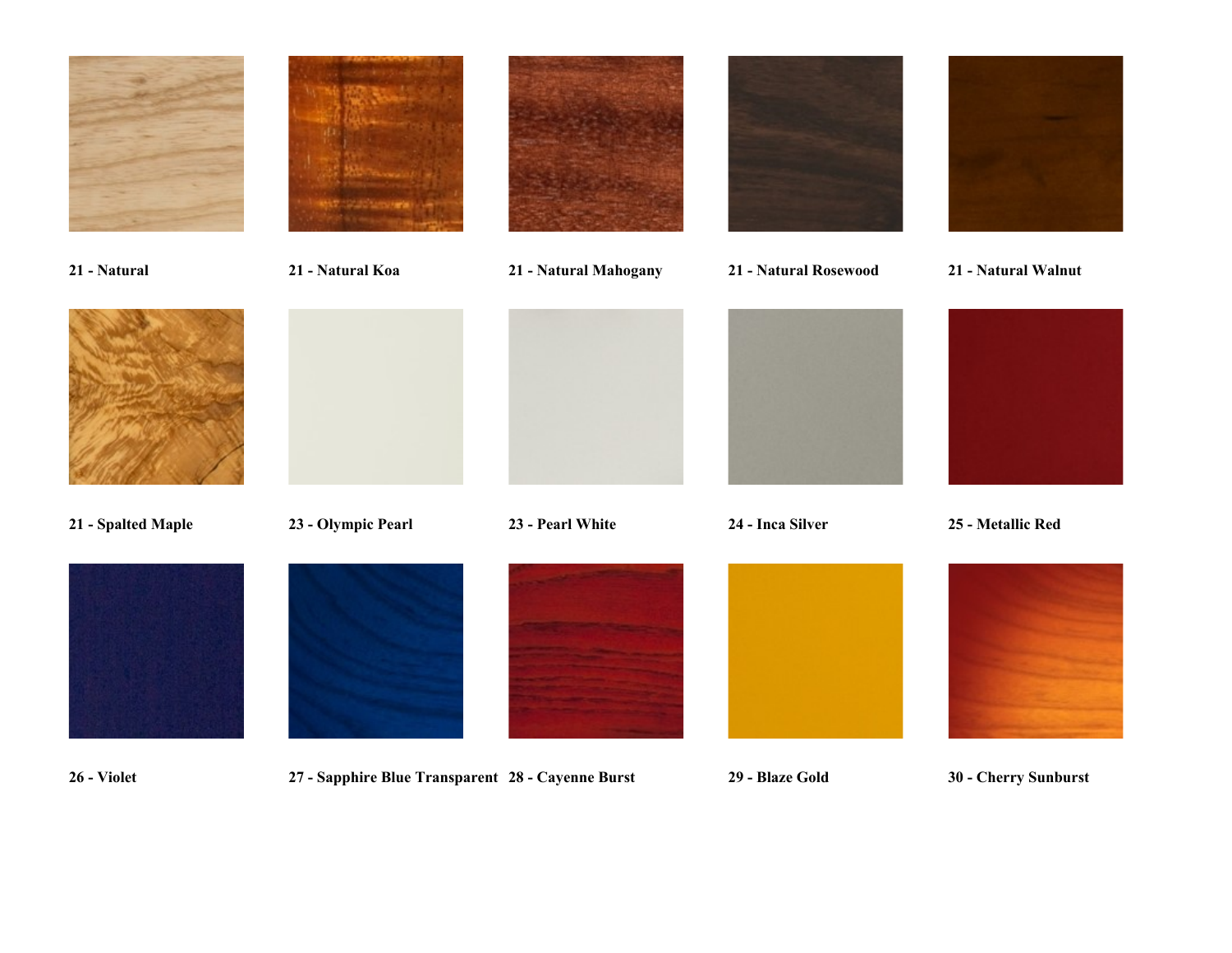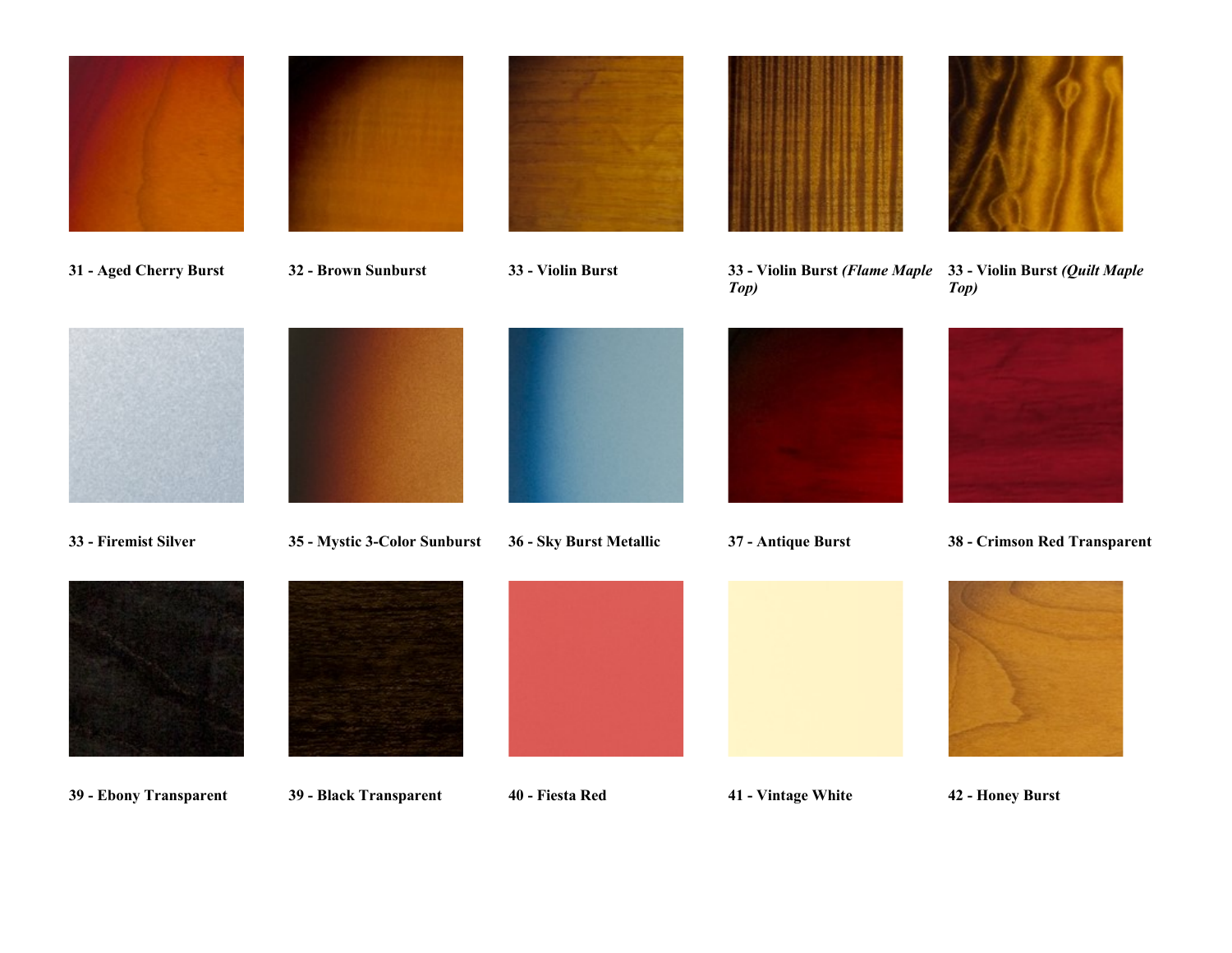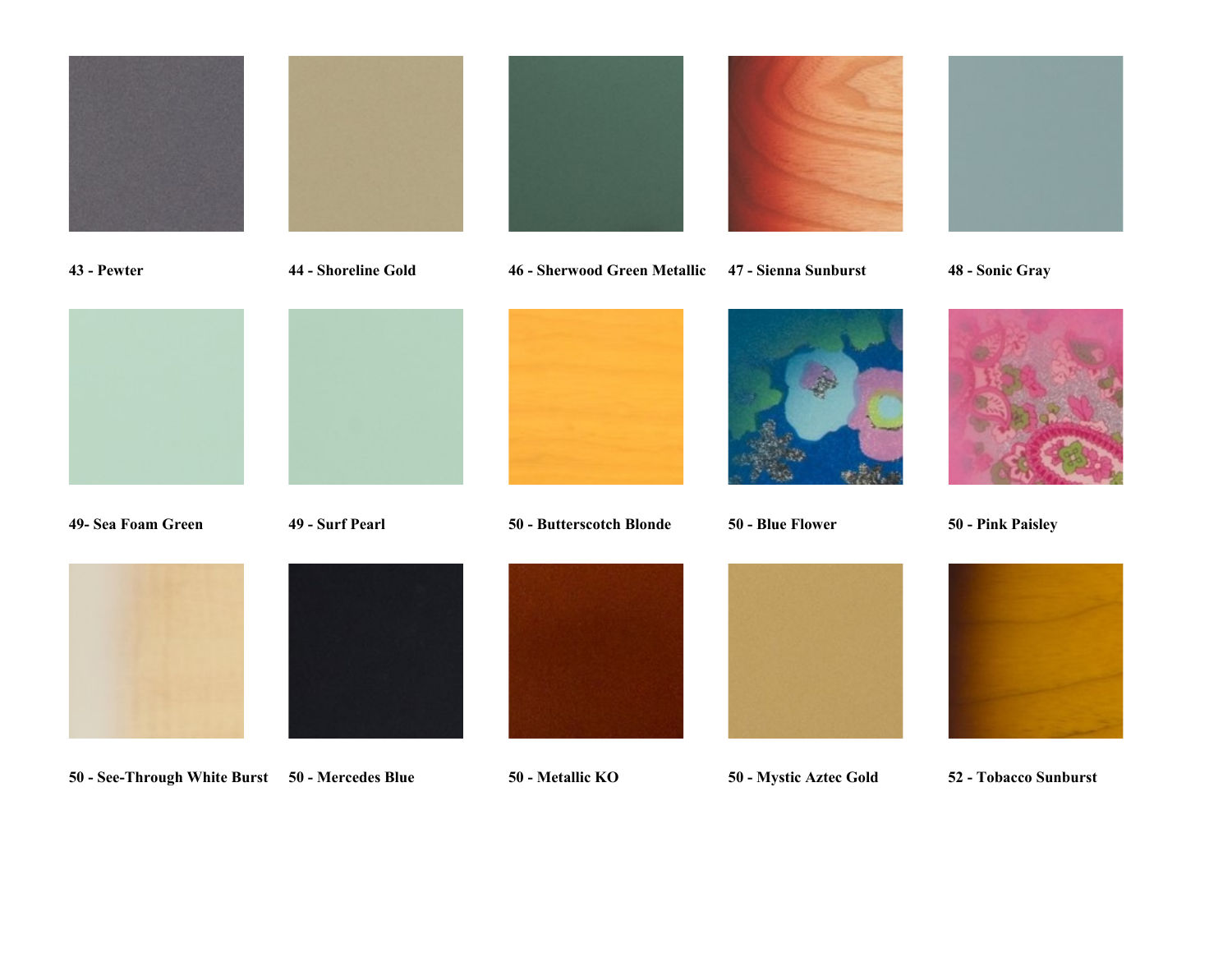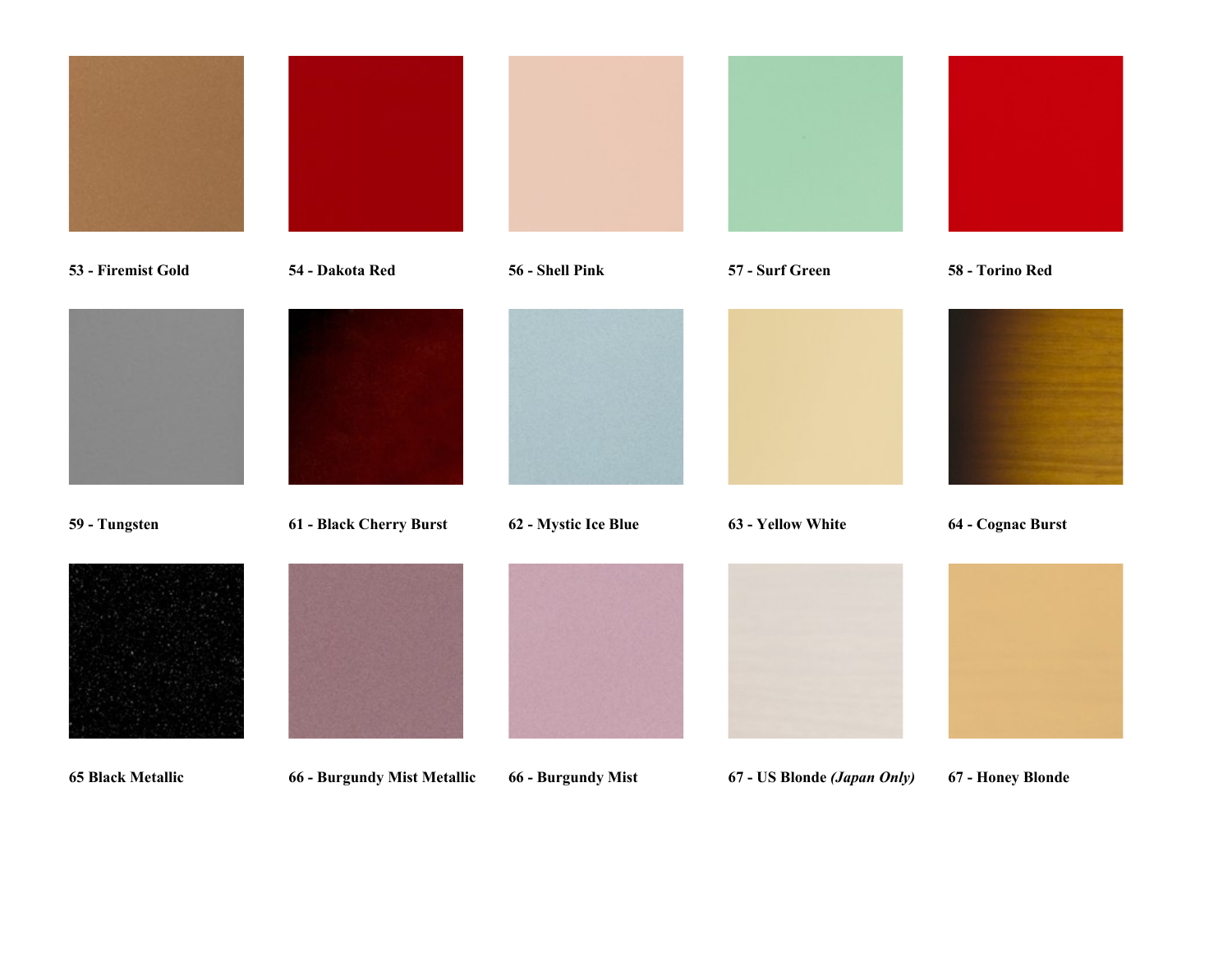









76 - Bronze 79 - Frost Gold 80 - Arctic White 81 - Ghost Silver 81 - Slick Silver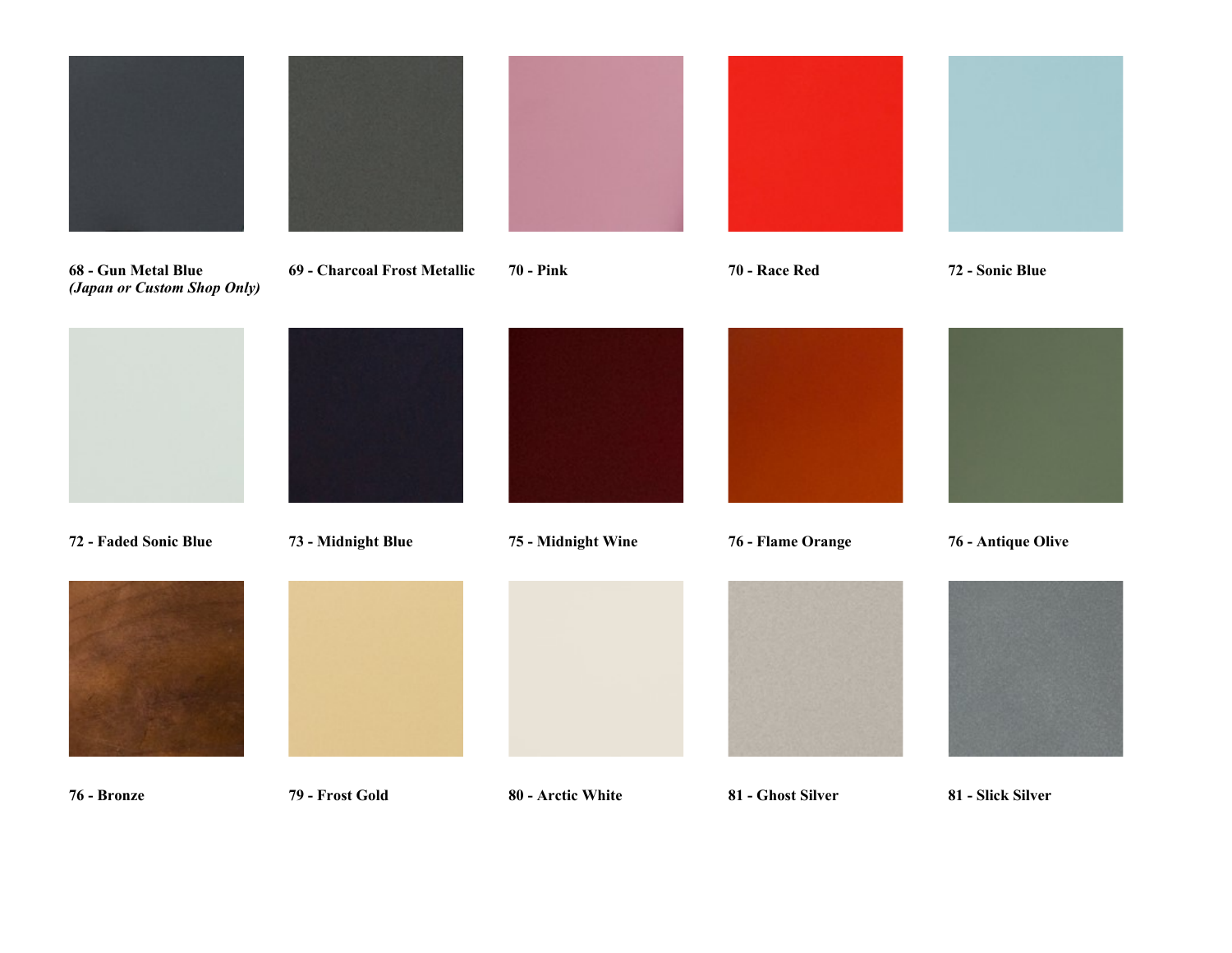